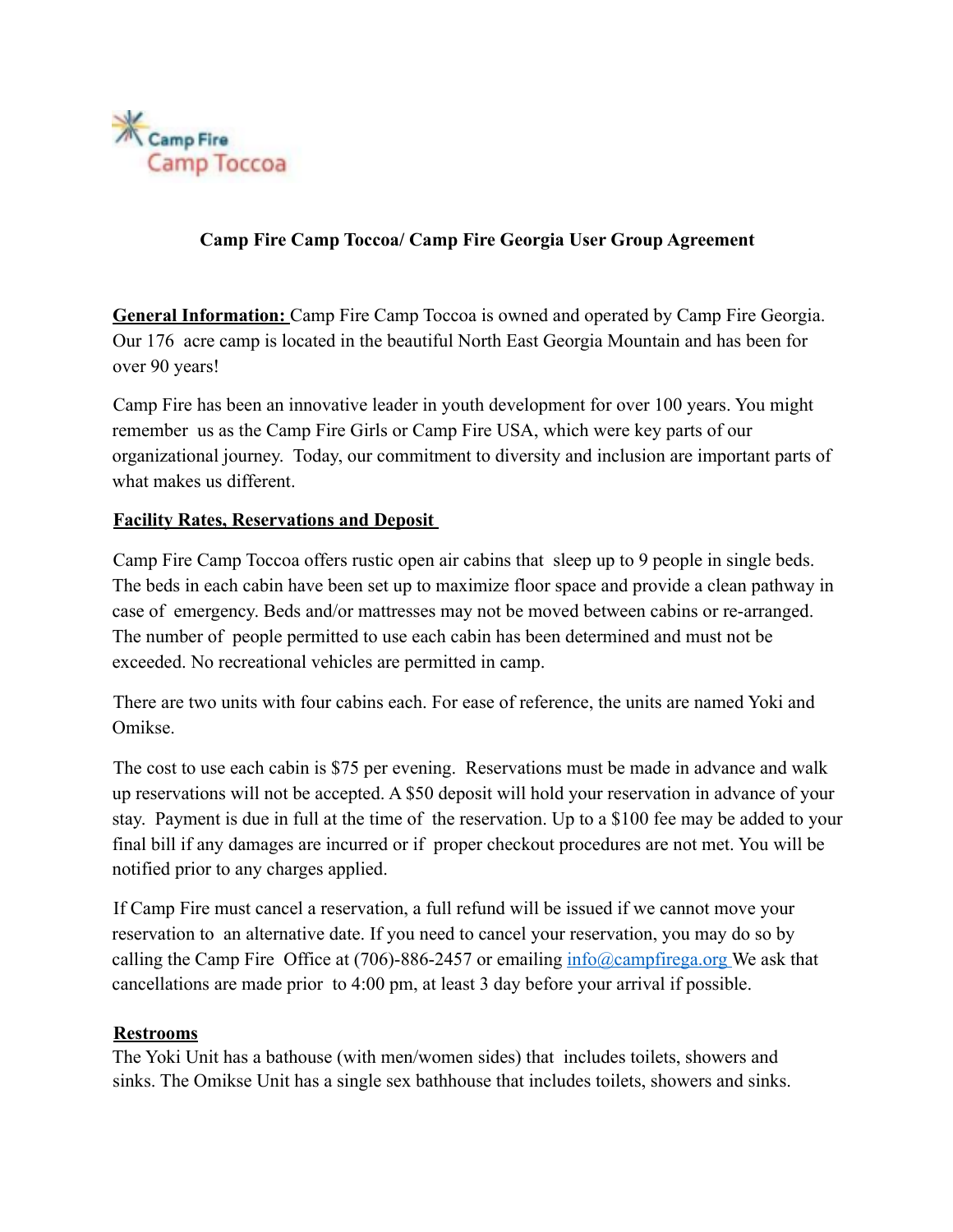The Yoki Unit house includes a private bathroom with a toilet and sink.

Camp Fire Camp Toccoa is almost 100 year old and our plumbing is very old as well! We ask that you keep that in mind and only flush toilet paper in the toilets. Garbage receptacles are provided for feminine hygiene products along with any other items (baby wipes, etc) that may be difficult for the septic system.

# **Meal Service**

Guests are required to manage their own food needs. The Yoki / Omikse cabins are not equipped with a kitchen or refrigeration. The Yoki Unit House has a stove top and small refrigerator. Guests must bring their own cooking equipment and serving equipment is very limited. It is suggested you supply what you will need for your stay. It is the responsibility of the group/ family to properly store and cook food. There are shared fire pits in both the Yoki and Omikse units.

Guests are welcome to bring propane stoves, to use outside of their cabins. All food must be stored properly at all times outside of the cabins in durable coolers and bins. The dining hall kitchen, refrigerator and equipment is not available for food preparation or storage.

The City of Toccoa and surrounding communities have many restaurants with patio seating, dine in options and carry out.

# **Alcoholic Beverages, Tobacco, Illegal Substance, Weapons, Fireworks**

The use of intoxicating beverages and illegal substances is prohibited. Weapons, fireworks and improvised explosives are not permitted. Camp Fire Camp Toccoa is a smoke free property. Any persons found in violation of these policies will be asked to leave Camp Fire Camp Toccoa property with no refund. While it is legal to carry firearms in Georgia, it is strictly prohibited on private property at Camp Toccoa.

# **Emergency Care**

There will not be a medical professional on site during your stay. Family groups must have a designated vehicle and driver on site for emergency purposes. Camp Fire can be reached by calling the "on duty" host in case of an emergency. The local hospital in Toccoa is Stephens County Hospital which is located at 163 Hospital Drive, Toccoa, Georgia 30577.

# **Medications**

All prescription or over the counter medications must be stored in a locked container except when the group's designated person is dispensing. This does not include items like epi-pens or inhalers that participants may need to keep with them at all times.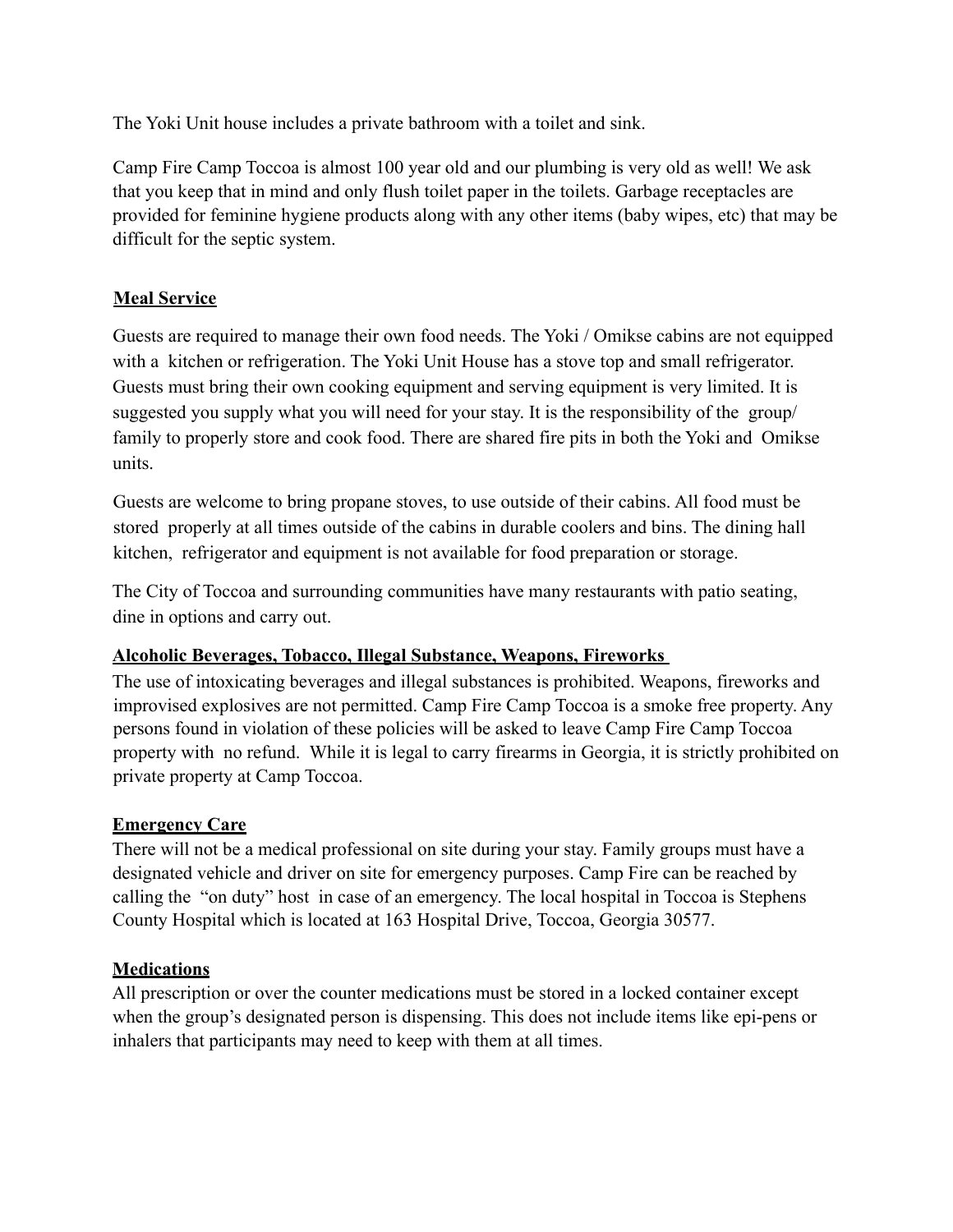#### **Damages and Decorations**

The group is responsible for any damages to the camp property. Damage costs will be assessed in terms of material replacement value and the cost of labor. Damages include writing on buildings, discharging of fire extinguishers, pushing out screens, loss or abuse of equipment, etc. Decorations may not be stapled or nailed to any building. All decorations and the hanging of items must be approved by a Camp Fire Camp Toccoa staff member in advance. Confetti, glitter, silly string/shaving cream, is not permitted. The group shall not alter any of the building or equipment. No timber, trees, shrubs or flowers shall be cut, damaged or destroyed.

#### **Fire Safety**

Fires may only be built in already established fire rings or fireplaces. Fires may not be built in any unit house. Fire rings may not be widened or moved. For safety, a bucket full of water should be kept by the fire at all times. Fires must never be left unattended. Leave cooled burnt logs in the fire ring or fireplace. There must be adult supervision at all times around the fire. Burning of trash or camp property is not permitted. Firewood will be provided for small fires during your stay. If your group needs additional firewood it may be purchased from Camp Fire Camp Toccoa. Groups are not permitted to bring their own firewood.

#### **Pets**

Family groups are not permitted to bring pets to Camp Fire Camp Toccoa.

## **Building Use**

Lodging includes the use of the cabins and bath house. Users may use the lodge front porch, main room and back porch only. We ask that groups do not enter the dining hall, cabins not reserved by them, or any other buildings on camp property. The reservation of a cabin unit does not ensure you will be the only group on property; multiple groups may utilize Camp Fire Camp Toccoa at the same time.

#### **Program Areas**

All Camp Fire Camp Toccoa program areas will be closed during your stay with us. This includes: the pool, caboose, climbing wall, ropes courses, equestrian center, nature center and archery range, etc. User groups may enjoy the area surrounding the lake, but swimming and canoeing is not permitted at this time.

Camp Fire Camp Toccoa does not provide recreational equipment or supplies. A small basketball court and volleyball court are included with the reservation of the Yoki unit. User groups are welcome to bring their own equipment for use in these areas and must abide by the Camp Fire Camp Toccoa policies. Camp Fire Camp Toccoa assumes no responsibility for lost, stolen, damaged, etc items. Valuables should be secured at all times. This includes: sports equipment, musical instruments, electronics, jewelry, etc.

Guests are welcome to enjoy the various hiking trails around camp and other natural areas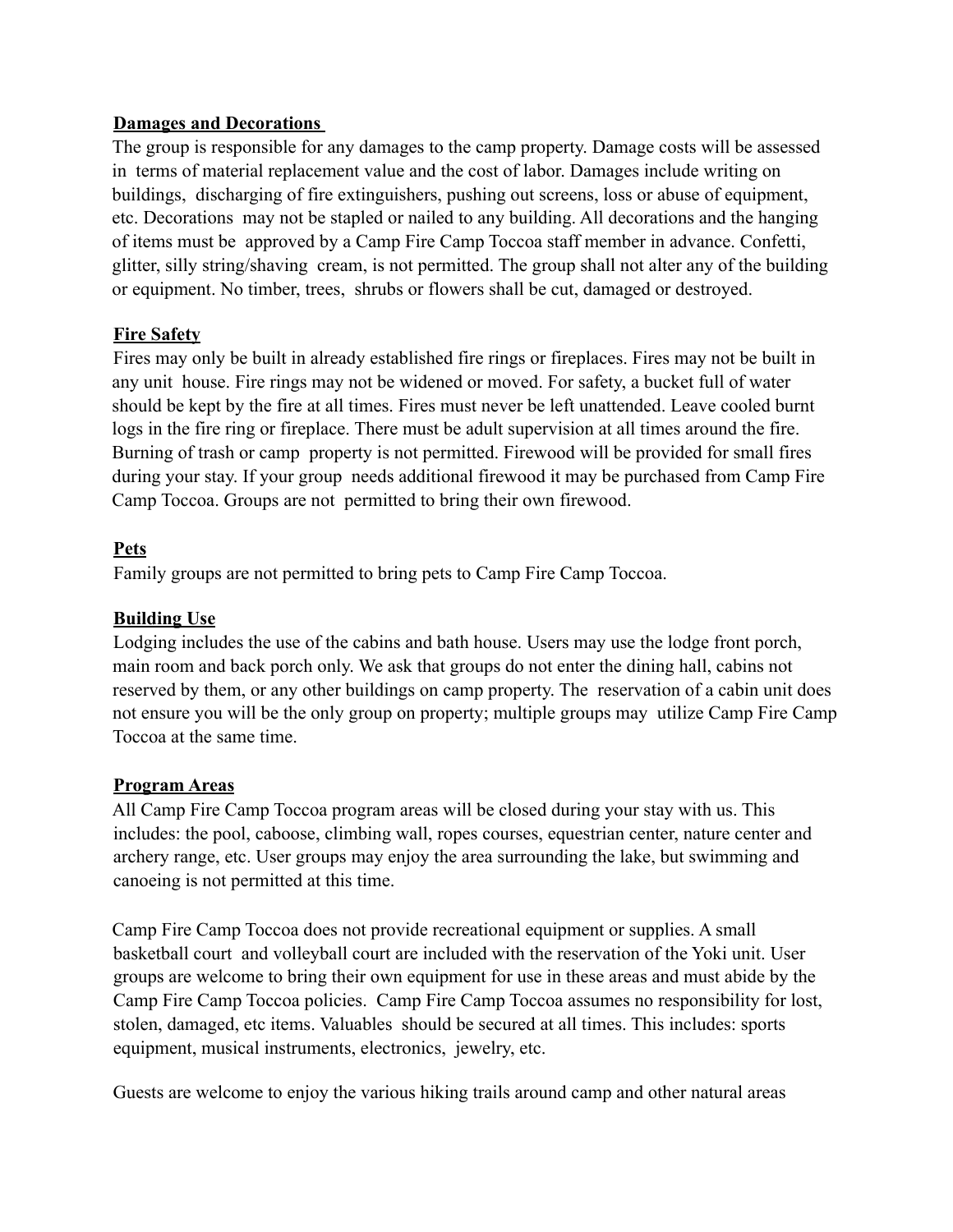including: Quarry, Flat Rock, Red Falls and Horseback Falls.

## **Smoking**

Camp Fire Camp Toccoa is a smoke free environment. Smoking will not be permitted in buildings, vehicles or on camp property.

## **Supervision**

Parents and/or guardians of minors are responsible for the supervision and behavior of their minor children. Children must always have a parent/guardian present.

# **Telephone, WiFi/Internet**

The Camp Fire Camp Toccoa office phone number is (706) 886-2457 and is to be used for camp business or emergency use only. The answering service is checked periodically during the weekends and evenings. Camp Fire Camp Toccoa has limited internet access for the use of our business purposes. Internet / WiFi services are not provided for user groups.

# **Vehicles**

Vehicles are permitted only on designated roads and must be parked in designated areas. No one is allowed to ride in/on non-passenger vehicles. Loading and unloading must happen from the designated parking lots which are a short walk from the living areas. Vehicles may not be pulled into the units. While on camp property, all passengers in any vehicle must adhere to the following: seatbelts must be used properly, arms should be kept inside the vehicle, avoid distracting the driver, do not exit the vehicle unless instructed. **Upon entering Camp Fire Camp Toccoa please remember our speed limit is 10 mph to ensure the safety of all participants.** 

# **Quiet Hours**

All groups must be back in their living units by 10 pm, in respect of our neighbors quiet hours begin at 11 pm.

# **Clothing / Footwear/ Environment & Terrain**

Our camp is a very special place to us!

Please leave all flowers and plants in the group for others to enjoy. The terrain of camp is natural, so it can be quite rocky and uneven. Our trails have been used by many and can become difficult to navigate, for the safety of all participants' tennis shoes and socks strongly suggested during your stay for both children and adults.

Clothing should not display inappropriate advertising, graphics or inappropriate/suggestive language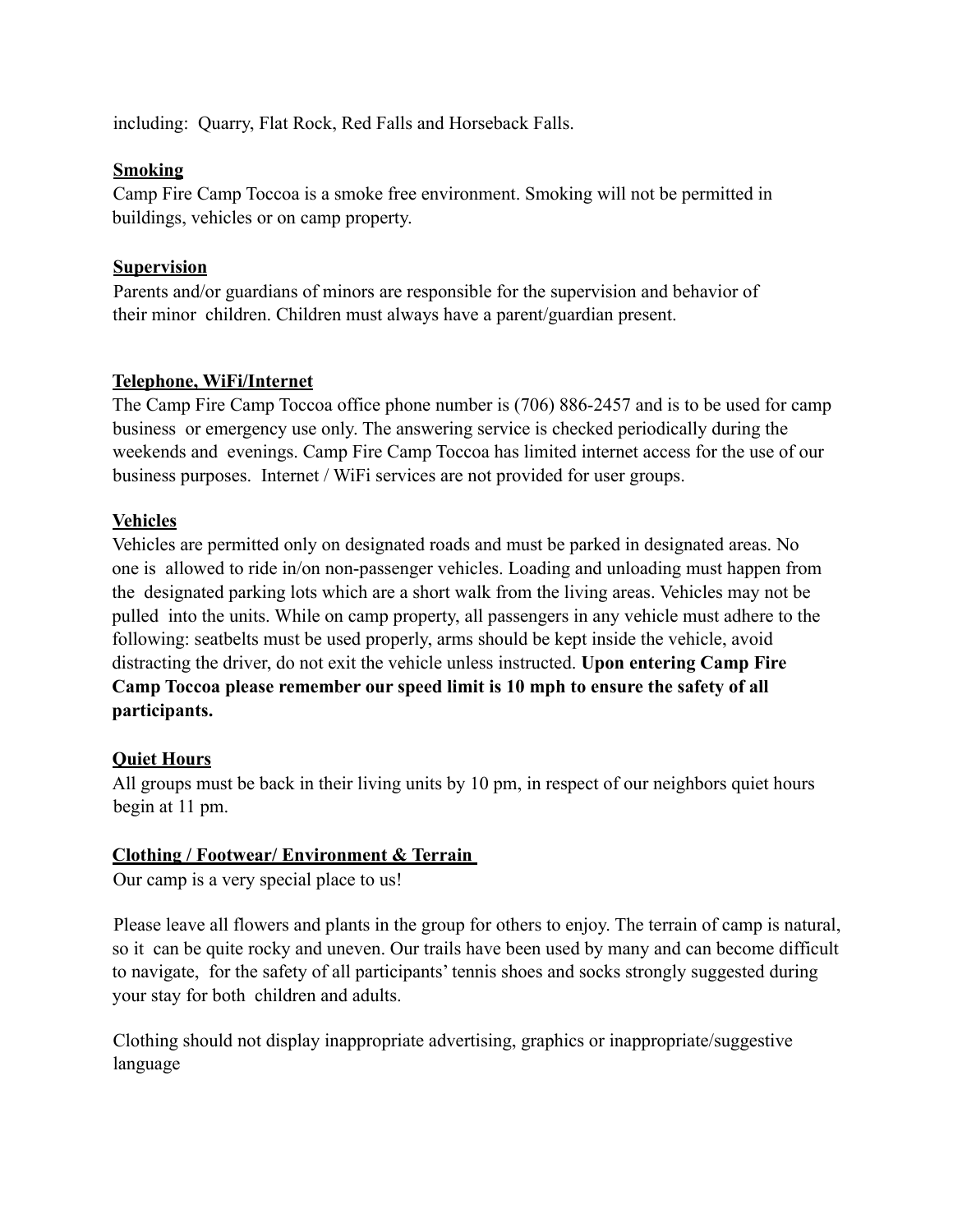## **Check In**

Once you arrive at Camp Fire Camp Toccoa, you are welcome to enter your assigned cabin. Please either park in the main lot (Omikse), or the Yoki Lot (Yoki). **DO NOT DRIVE TO THE UNITS.** Please check in at the front office with the camp host when you arrive. They will give you a contact number for the weekend to reach them. If you find any issues, such as a light bulb burnt out, upon check in please inform the camp host on duty.

**These signed policies along with a general waiver and COVID 19 waiver must be returned to Camp Fire Camp Toccoa upon your arrival at Camp Fire Camp Toccoa or in advance via email to info@campfirega.org**

#### **Check Out**

Families are required to leave their cabin and the surrounding area clean. Families are responsible for the following before leaving.

- · Sweep cabin floor and stairs
- · Ensure mattresses are placed in original positions
- · Take all trash to the dumpster at camps entrance.
- · Make sure all indoor and outdoor lights are off
- · Report any damage or maintenance issues to staff (light bulb out, smoke detector battery chirping, etc).

#### Safety Orientation & Rules

· Families must follow the policies and rules listed in this manual.

\_\_\_\_\_\_\_\_\_\_\_\_\_\_\_\_\_\_\_\_\_\_\_\_\_\_\_\_\_\_\_\_\_\_\_\_\_\_\_\_\_\_\_\_\_\_\_\_\_

 $\mathcal{L}_\text{max}$  and the contract of the contract of the contract of the contract of the contract of the contract of the contract of the contract of the contract of the contract of the contract of the contract of the contrac

 $\mathcal{L}_\mathcal{L}$  , and the contribution of the contribution of the contribution of the contribution of the contribution of the contribution of the contribution of the contribution of the contribution of the contribution of

- · Questions may be directed to the director on duty.
- · Any and all security or safety concerns regarding the site should be reported to the director on duty by phone.

Group Leader Name (Printed)

Signature:

Date: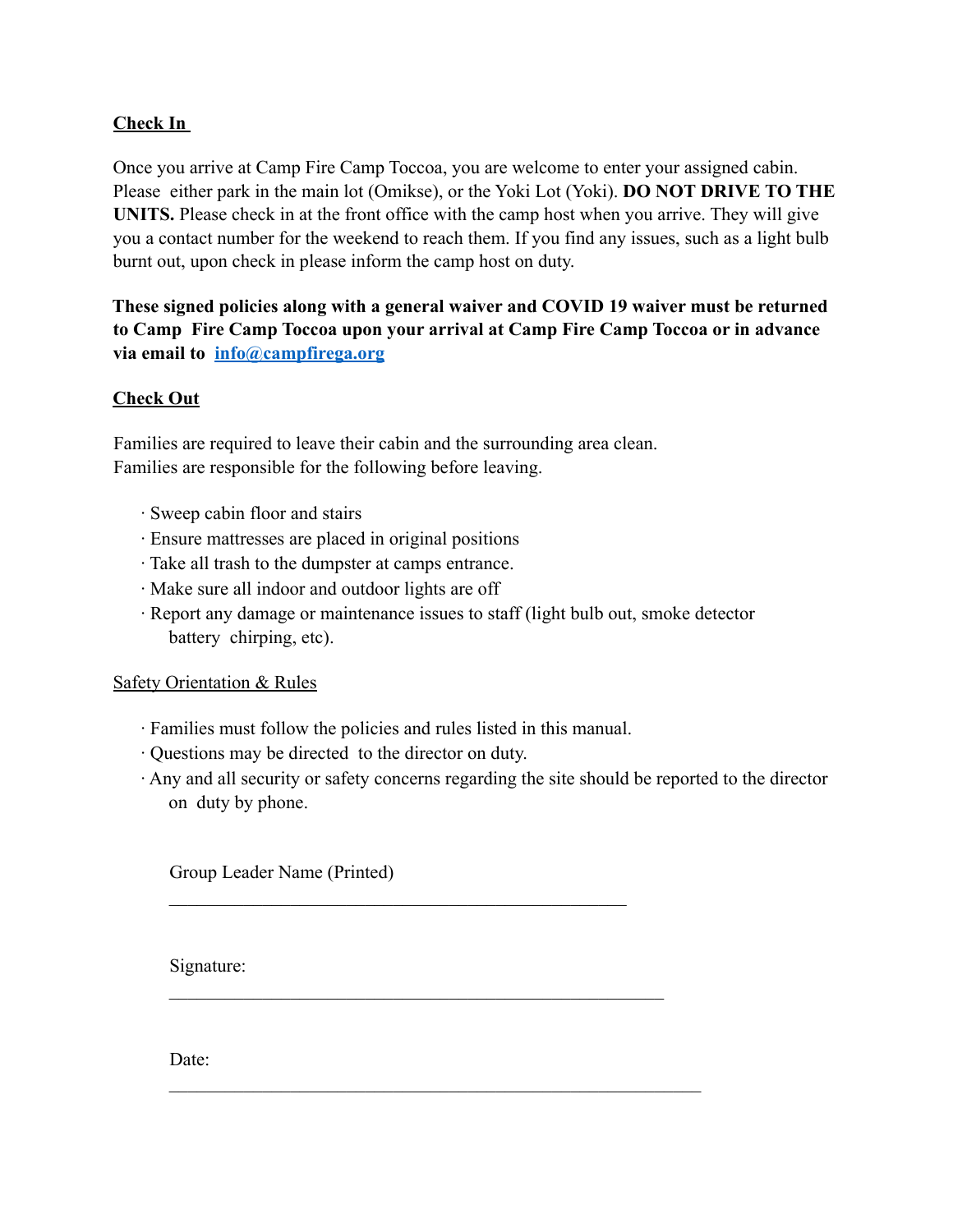## **Camp Fire Georgia / Camp Fire Camp Toccoa COVID 19 POLICIES**

Thank you for reading this Agreement carefully. It includes important information about Camp Fire Georgia and describes certain protection sought by Camp Fire Georgia if you, your child, or another family member becomes ill or suffers some other loss due to infection of COVID-19 that may have been caused from being at Camp Fire Georgia or from being exposed by someone else who was at Camp Fire Camp Toccoa.

- •Participants are asked to never enter a cabin that is not assigned to them and to refrain from entering other camp buildings. Failure to do so may result in removal from camp property. In these cases, no refund will be given.
- •These signed policies along with a general waiver and COVID 19 waiver must be returned to Camp Fire Camp Toccoa upon your arrival at Camp Fire Camp Toccoa or in advance via email to  $\frac{info(\partial_{\mathcal{C}}\text{a}^{\dagger} \text{a} \cdot \text{b} \cdot \text{b})}{info(\partial_{\mathcal{C}}\text{a}^{\dagger} \text{a} \cdot \text{b})}$  You will see a spot on the office porch to return any paperwork, please do so within an hour of check in.

•Cabins will be cleaned 24 hours after the departure of each family with CDC approved cleaning products; this includes every flat surface, bed and high touch areas in each cabin.

•Bathrooms will be cleaned prior to arrival and after the departure of each family with CDC approved cleaning products. This includes every flat surface, sink, faucets, showers, toilets and all other high touch areas.

- •Outside common areas, such as picnic tables will be cleaned prior to arrival and after the departure of each family with CDC approved cleaning products
- •During your stay you will be assigned a director on duty, this person can be reached by phone 24 hours a day.

•Cabins are to be left as you found them. Brooms and dust plans are available in each cabin. Trash from the cabin can be collected and placed in the larger trash cans in or near the rest room. At the end of your stay, all trash is to be taken to the main dumpster at camps entrance.

•If you are not feeling well or have been sick, we ask that you please do not come to Camp Fire Camp Toccoa. If you have knowingly been in contact with anyone who is confirmed of suspected of having Covid-19 in the past 14 days please do not visit Camp Fire Camp Toccoa.

•Everyone is asked to wash their hands frequently with soap and water for at least 20 seconds. Hand sanitizer will also be available.

#### **CONTINUED ON PAGE 2**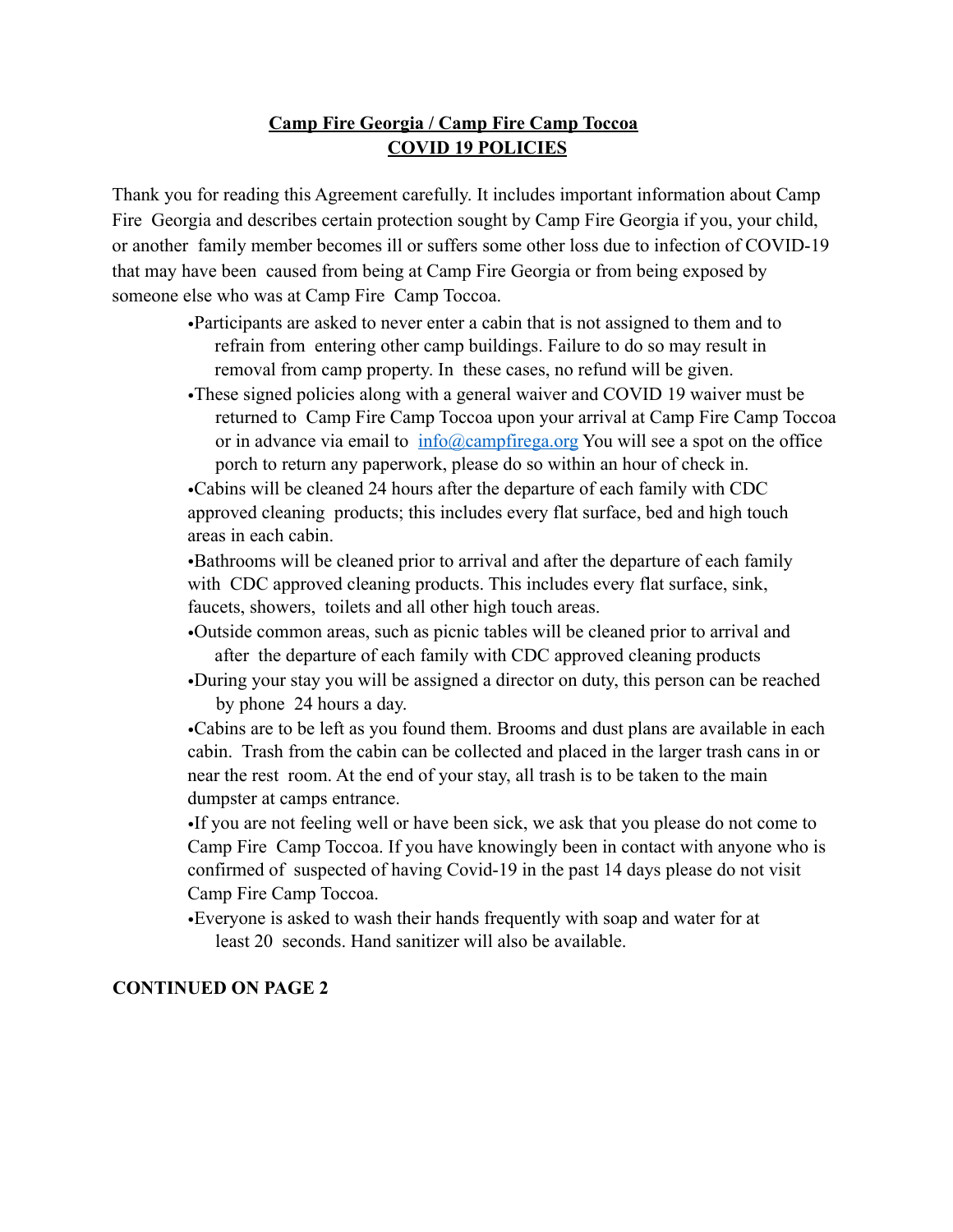**In consideration of the services of Camp Fire Georgia, I, Parent, acknowledge and agree as follows:** 

**AGREEMENTS OF RELEASE AND INDEMNITY: I, PARENT, FOR MYSELF AND, TO THE EXTENT ALLOWED BY LAW, ON BEHALF OF MY CHILD, AGREE TO RELEASE AND DISCHARGE (AGREEING TO MAKE NO CLAIM, AND NOT TO SUE) CAMP FIRE GEORGIA, AND THEIR RESPECTIVE STAFF, DIRECTORS, OFFICERS, EMPLOYEES, CONTRACTORS AND VOLUNTEERS (INDIVIDUALLY AND COLLECTIVELY REFERRED TO AS "RELEASED PARTIES") WITH RESPECT TO ANY AND ALL CLAIMS RELATED TO CONTRACTING THE CORONAVIRUS AND ANY LOSS, BODILY INJURY, OR DAMAGES ASSOCIATED FROM IT WHICH I OR MY CHILD MAY SUFFER, ARISING OUT OF OR IN ANY WAY RELATED BEING ENROLLED IN CAMP FIRE GEORGIA PROGRAMS, AND ON OR OFF THE CAMP FIRE GEORGIA/ CAMP FIRE AFTERSCHOOL PREMISES. I FURTHER AGREE TO INDEMNIFY (THAT IS DEFEND AND PAY, INCLUDING COSTS AND ATTORNEYS FEES) THE RELEASED PARTIES FROM CLAIMS BROUGHT BY OTHER MEMBERS OF MY, OR MY CHILD's FAMILY, AND CLAIMS BROUGHT BY OTHERS, INCLUDING OTHER MEMBER, WHO CLAIM A LOSS CAUSED BY MY CHILD. THESE AGREEMENTS OF RELEASE AND INDEMNITY INCLUDE CLAIMS CAUSED OR CLAIMED TO BE CAUSED IN WHOLE OR IN PART BY THE NEGLIGENCE, BUT NOT THE GROSS NEGLIGENCE, OF A RELEASED PARTY. I UNDERSTAND THAT IN SIGNING THIS AGREEMENT I, FOR MYSELF AND FOR MY CHILD, TO THE MAXIMUM EXTENT ALLOWED BY LAW, SURRENDER THE RIGHT TO MAKE A CLAIM OR FILE A LAWSUIT AGAINST A RELEASED PARTY, FOR PERSONAL INJURY AND EVEN DEATH.** 

This Agreement and Waiver of Liability does not supersede, circumvent, or cancel Camp Fire Georgia's Main Participation Agreement, but instead works together in conjunction with it.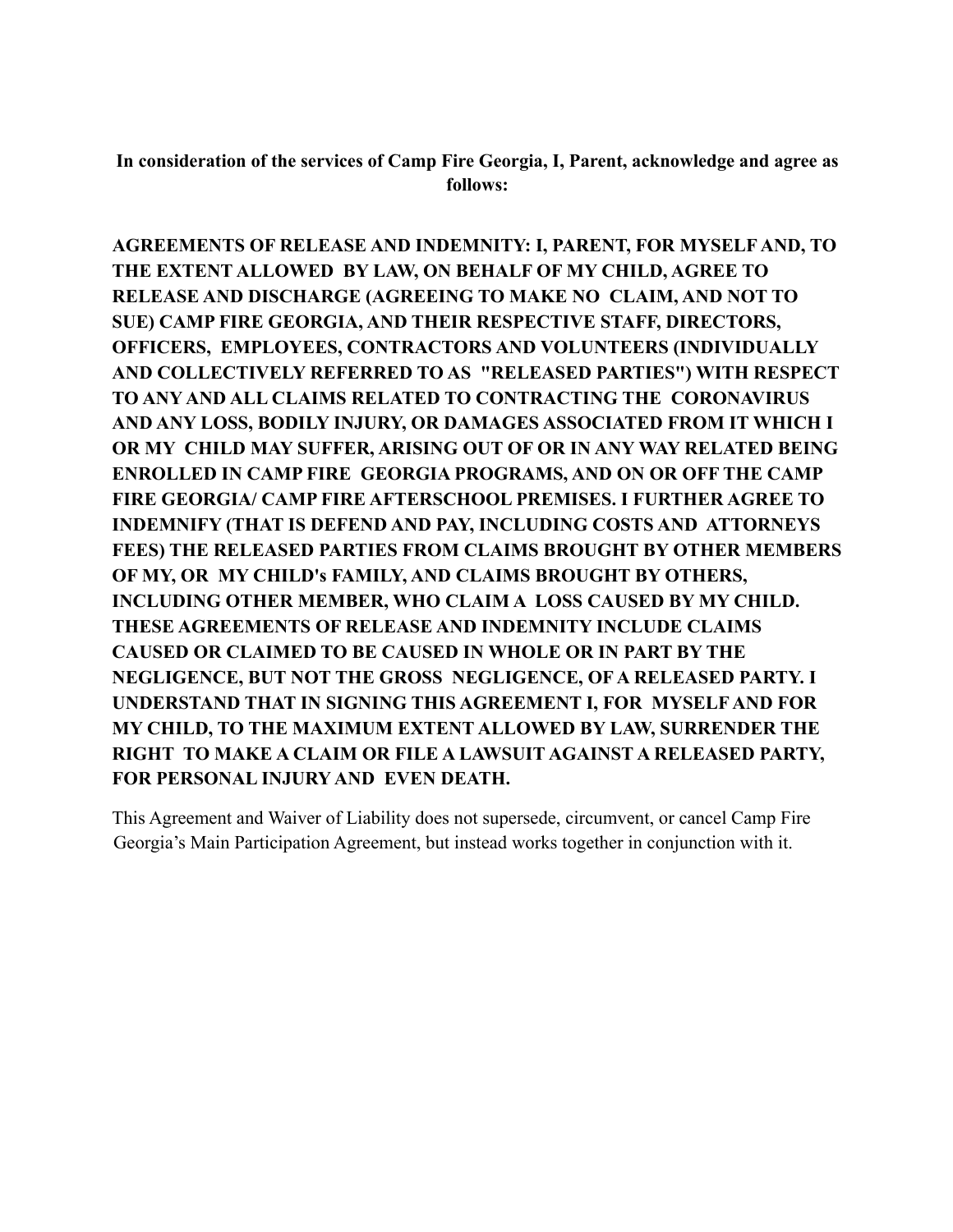I, Parent or legal guardian, have read and accept the terms and conditions of this Agreement, and acknowledge and agree that it shall, to the fullest extent allowed by law, be effective upon me and my child, and our respective heirs, personal representatives, estates and family members.

Participants Name: \_\_\_\_\_\_\_\_\_\_\_\_\_\_\_\_\_\_\_\_\_\_\_\_\_\_\_\_\_\_\_\_\_\_\_\_\_\_\_\_\_\_\_\_\_\_\_\_\_\_\_\_\_\_\_\_

Parent / Guardian Name (If Minor):\_\_\_\_\_\_\_\_\_\_\_\_\_\_\_\_\_\_\_\_\_\_\_\_\_\_\_\_\_\_\_\_\_\_\_\_\_\_\_\_\_\_\_

Signature: \_\_\_\_\_\_\_\_\_\_\_\_\_\_\_\_\_\_\_\_\_\_\_\_\_\_\_\_\_\_\_\_\_\_\_\_\_\_\_\_\_\_\_\_\_\_\_\_\_\_\_\_\_\_\_\_\_\_\_\_\_\_

Date \_\_\_\_\_\_\_\_\_\_\_\_\_\_\_\_\_\_\_\_\_\_\_\_\_\_\_\_\_\_\_\_\_\_\_\_\_\_\_\_\_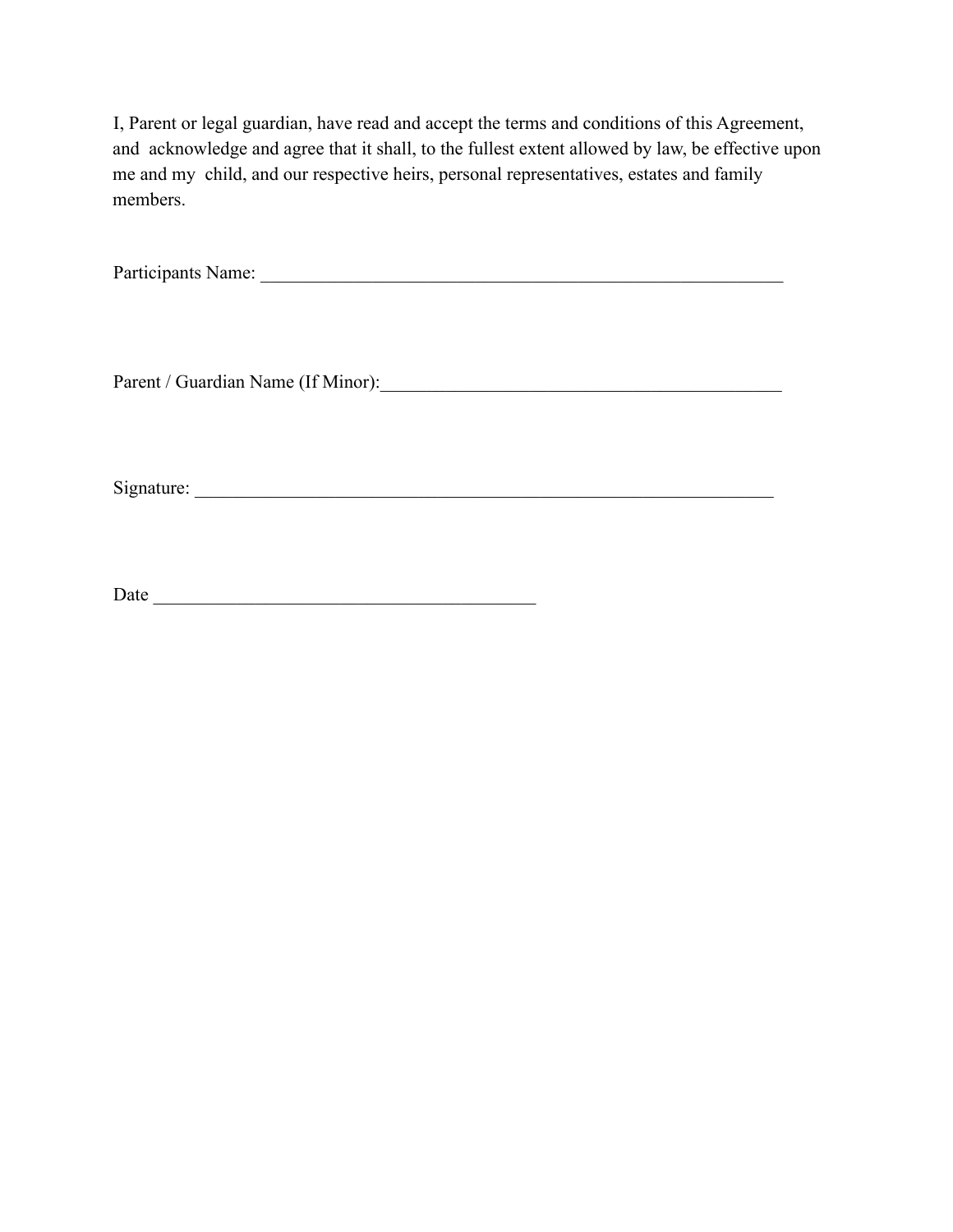## **Camp Fire Georgia**

Camp Fire Georgia Participant Information and Release Form MUST be signed with NO additions, deletions or changes, for the participant to take part in any Camp Fire Georgia. We want to make sure you understand the potential risks involved with our programs and have carefully thought through whether you want to participate.

#### **PLEASE PRINT**

| Participant's Full Name:                                          | D.O.B. $\frac{1}{2}$ |
|-------------------------------------------------------------------|----------------------|
| Age: $\_\_\_\_\_\_\_\_\_\_\_\_\_\_\_\_\_\_\_\_\_$                 |                      |
| Address:                                                          |                      |
| Home Phone ()                                                     | Other Phone ()       |
| Please provide the following information in case of an emergency: |                      |
| Person to notify:                                                 | Phone: $($ )         |

Release Form: The Camp Fire Georgia Program that you have signed up for may involve physically and emotionally demanding activities in an outdoor setting. It includes hiking and other rigorous activities. You will be working with Camp Fire Georgia staff and with others in your group. It is possible that you may be injured while participating in the program either because of your own conduct, conduct of others in the group, conduct of Camp Fire Georgia, Camp Fire Camp Toccoa or the condition of the premises. We want to make sure that you understand the potential risk of injury before you decide to participate in the program. It is required that you read the following very carefully, make sure you understand it and sign it before you begin participation in the program.

I CERTIFY THAT, IN ADVANCE OF PARTICIPATION IN THE ACTIVITY OR PROGRAM IDENTIFIED HEREIN, I HAVE RECEIVED ANY AND ALL INFORMATION WHICH I DEEM NECESSARY OR IMPORTANT IN MAKING AN INFORMED CHOICE REGARDING MY OWN OR MY CHILD/WARD'S PARTICIPATION IN SUCH ACTIVITY OR PROGRAM. IN CONSIDERATION FOR CAMP FIRE GEORGIA, ALLOWING MYSELF, MY CHILD OR WARD TO PARTICIPATE IN SUCH ACTIVITY, I HEREBY VOLUNTARILY AGREE TO ASSUME ALL RISKS OF MY OWN, MY CHILD'S OR MY WARD'S PARTICIPATION IN SUCH PROGRAM OR ACTIVITY, AND AGREE TO HOLD HARMLESS CAMP FIRE GEORGIA, ITS SUCCESSORS, AGENTS, EMPLOYEES, AND VOLUNTEERS FROM AND AGAINST ANY AND ALL LIABILITY, CLAIMS, DAMAGES OR EXPENSES WHICH I, MY CHILD OR WARD HAVE OR MAY HAVE ARISING OUT OF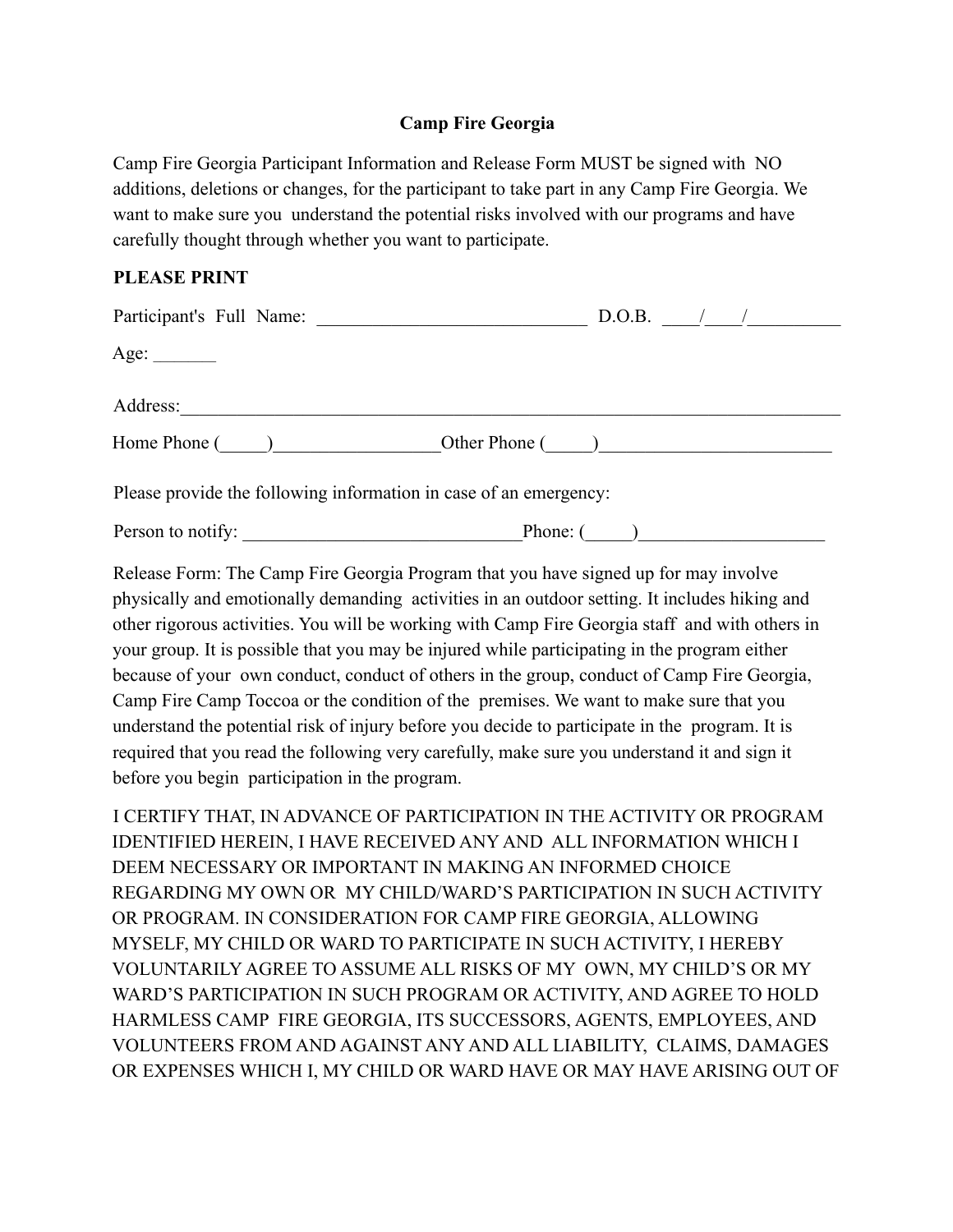OR RELATED TO MY PARTICIPATION, OR THAT OF MY CHILD OR WARD, IN SUCH PROGRAM OR ACTIVITY, INCLUDING DEATH, PERSONAL INJURY OR PROPERTY DAMAGE OR LOSS OF ANY KIND, WHETHER CAUSED BY THE ACT OR OMISSION OF CAMP FIRE USA/ CAMP TOCCOA, MYSELF, MY CHILD OR WARD, OR OTHERS. FURTHER, I HEREBY GRANT FULL PERMISSION TO CAMP FIRE USA/ CAMP TOCCOA THAT ANY PHOTOGRAPH OR ANY OTHER RECORD OF MYSELF, MY CHILD OR WARD AT THIS EVENT OR PROGRAM MAY BE USED FOR LEGITIMATE PROMOTIONAL PURPOSES. I HEREBY GIVE PERMISSION FOR CAMP FIRE USA/ CAMP TOCCOA, TO ADMINISTER BASIC FIRST AID OR TO SEEK APPROPRIATE MEDICAL ASSISTANCE FOR THE PARTICIPANT LISTED ABOVE.

| Minor Name:           | Date |
|-----------------------|------|
| Parent/Guardian Name: | Date |
| Signature:            | Date |